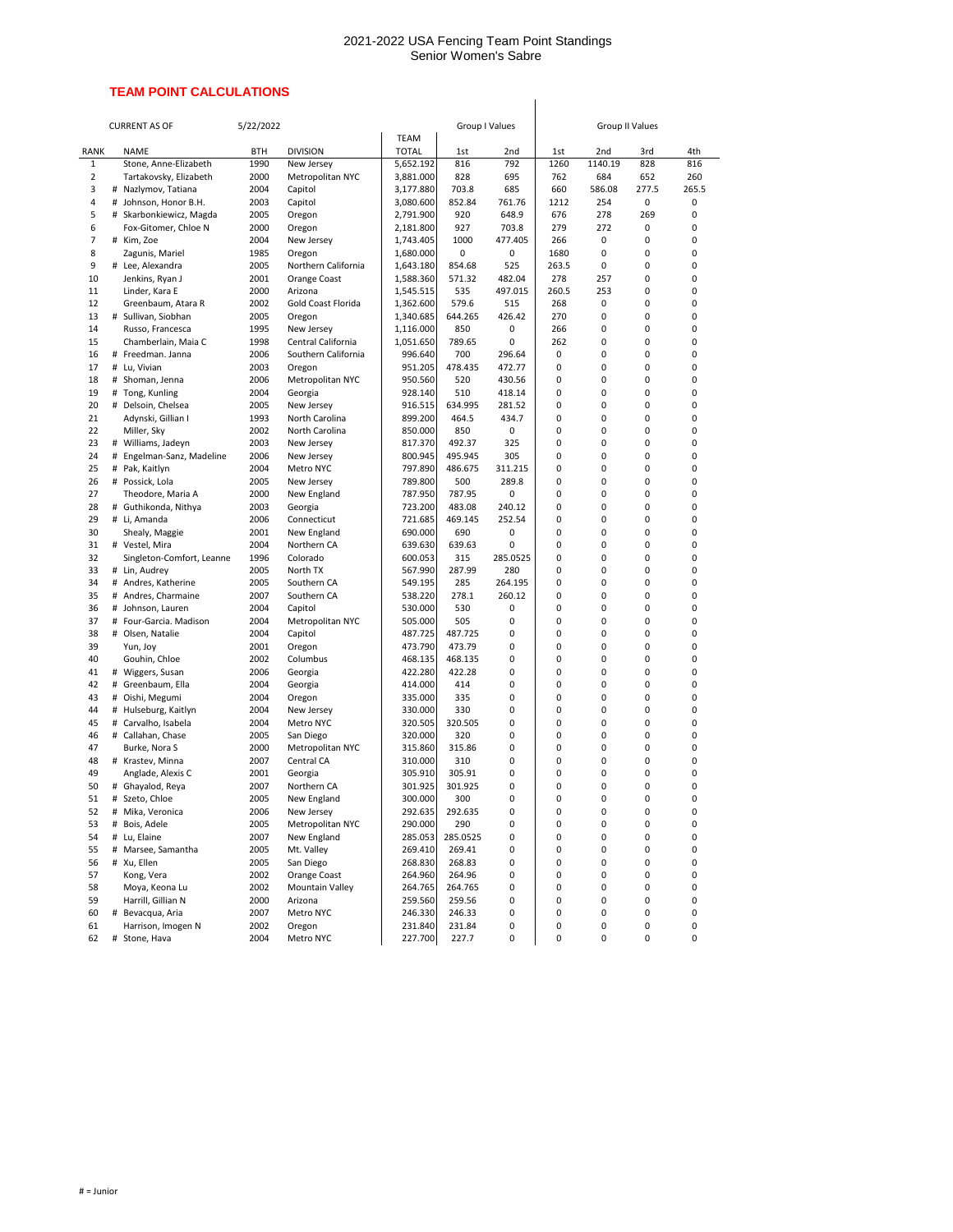| <b>DOMESTIC RESULTS</b>                 |                     |               |                       |               | as of                 | 5/22/2022          |                       |                    |
|-----------------------------------------|---------------------|---------------|-----------------------|---------------|-----------------------|--------------------|-----------------------|--------------------|
| No team points for                      | DVI-OCT<br>SF=0.828 | 2021          | DVI - DEC<br>SF=0.927 | 2021          | DVI - JAN<br>SF=0.929 | 2022               | DVI - APR<br>$SF = 1$ | 2022               |
| domestic finishes 33-64                 | <b>PLACE</b>        | <b>POINTS</b> | <b>PLACE</b>          | <b>POINTS</b> | <b>PLACE</b>          | <b>POINTS</b>      | <b>PLACE</b>          | <b>POINTS</b>      |
| Stone, Anne-Elizabeth                   | np                  | 0             | 19                    | 315.18        | 3                     | 789.65             | np                    | $\Omega$           |
| Tartakovsky, Elizabeth                  | 1                   | 828           | 17                    | 324.45        | np                    | 0                  | 6                     | 695                |
| Nazlymov, Tatiana                       | 3                   | 703.8         | 24                    | 292.005       | 5                     | 650.3              | 8                     | 685                |
| Johnson, Honor B.H.                     | $\mathbf{2}$        | 761.76        | 2                     | 852.84        | 6                     | 645.655            | 28                    | 295                |
| Skarbonkiewicz, Magda                   | 6                   | 575.46        | 5                     | 648.9         | 17                    | 325.15             | 2                     | 920                |
| Fox-Gitomer, Chloe N                    | 3                   | 703.8         | 1                     | 927           | 28                    | 274.055            | 17                    | 350                |
| Kim, Zoe                                | 24                  | 260.82        | 13                    | 477.405       | 23                    | 297.28             | 1                     | 1000               |
| Zagunis, Mariel                         | np                  | 0             | np                    | 0             | np                    | 0                  | np                    | $\mathbf 0$        |
| Lee, Alexandra                          | 21                  | 273.24        | 16                    | 463.5         | 2                     | 854.68             | 11                    | 525                |
| Jenkins, Ryan J                         | 7                   | 571.32        | 12                    | 482.04        | 41                    | 0                  | 18                    | 345                |
| Linder, Kara E                          | 18                  | 285.66        | 10                    | 491.31        | 9                     | 497.015            | 9                     | 535                |
| Greenbaum, Atara R                      | 5                   | 579.6         | 20                    | 310.545       | 36                    | 0                  | 13                    | 515                |
| Sullivan, Siobhan                       | 13                  | 426.42        | 6                     | 644.265       | 26.5                  | 281.0225           | 19                    | 340                |
| Russo, Francesca<br>Chamberlain, Maia C | np<br>37            | 0             | np                    | 0<br>0        | np                    | $\Omega$<br>789.65 | 3                     | 850<br>$\mathbf 0$ |
| Freedman. Janna                         | 65                  | 0<br>0        | np<br>23              | 296.64        | 3<br>56               | 0                  | np<br>5               | 700                |
| Lu, Vivian                              | 10                  | 438.84        | 14                    | 472.77        | 13                    | 478.435            | 32                    | 275                |
| Shoman, Jenna                           | 12                  | 430.56        | 18                    | 319.815       | np                    | 0                  | 12                    | 520                |
| Tong, Kunling                           | 15                  | 418.14        | 28                    | 273.465       | 40                    | 0                  | 14                    | 510                |
| Delsoin, Chelsea                        | 19                  | 281.52        | 8                     | 634.995       | 73                    | 0                  | 89                    | 0                  |
| Adynski, Gillian I                      | 11                  | 434.7         | 50                    | 0             | 16                    | 464.5              | np                    | $\Omega$           |
| Miller, Sky                             | 38                  | 0             | np                    | 0             | 51                    | 0                  | 3                     | 850                |
| Williams, Jadeyn                        | np                  | 0             | 22                    | 301.275       | 10                    | 492.37             | 22                    | 325                |
| Engelman-Sanz, Madeline                 | 85                  | 0             | 9                     | 495.945       | np                    | 0                  | 26                    | 305                |
| Pak, Kaitlyn                            | 22                  | 269.1         | 11                    | 486.675       | 20                    | 311.215            | 48                    | $\mathbf 0$        |
| Possick, Lola                           | 17                  | 289.8         | 51                    | 0             | 75                    | 0                  | 16                    | 500                |
| Theodore, Maria A                       | np                  | 0             | 3                     | 787.95        | 54                    | 0                  | np                    | 0                  |
| Guthikonda, Nithya                      | 29                  | 240.12        | 93                    | 0             | 12                    | 483.08             | 103                   | 0                  |
| Li, Amanda                              | 26                  | 252.54        | 37                    | 0             | 15                    | 469.145            | 47                    | 0                  |
| Shealy, Maggie                          | 56                  | 0             | np                    | 0             | np                    | 0                  | $\overline{7}$        | 690                |
| Vestel, Mira                            | 77                  | 0             | $\overline{7}$        | 639.63        | 79                    | 0                  | 93.5                  | $\mathbf 0$        |
| Singleton-Comfort, Leanne               | 59                  | 0             | 26                    | 285.0525      | 32                    | 255.475            | 24                    | 315                |
| Lin, Audrey                             | 39                  | 0             | 90                    | 0             | 25                    | 287.99             | 31                    | 280                |
| Andres, Katherine                       | 102                 | 0             | 30                    | 264.195       | 95                    | 0                  | 30                    | 285                |
| Andres, Charmaine                       | 28                  | 246.33        | 27                    | 278.1         | 31                    | 260.12             | 41                    | $\mathbf 0$        |
| Johnson, Lauren                         | np                  | 0             | 39                    | 0             | 82.5                  | 0                  | 10                    | 530                |
| Four-Garcia. Madison                    | 60                  | 0             | 69                    | 0             | 43.33                 | 0                  | 15                    | 505                |
| Olsen, Natalie                          | 66                  | 0             | 46                    | 0             | 11                    | 487.725            | 35                    | 0                  |
| Yun, Joy<br>Gouhin, Chloe               | np<br>83            | 0<br>0        | np<br>15              | 0<br>468.135  | 14                    | 473.79<br>0        | np                    | 0<br>0             |
| Wiggers, Susan                          | 14                  | 422.28        | 113                   | 0             | np<br>np              | 0                  | np<br>56              | 0                  |
| Greenbaum, Ella                         | 16                  | 414           | 105                   | 0             | 62                    | 0                  | 93.5                  | 0                  |
| Oishi, Megumi                           | 64                  | 0             | 41                    | 0             | 89                    | 0                  | 20                    | 335                |
| Hulseburg, Kaitlyn                      | 82                  | 0             | 81                    | 0             | np                    | 0                  | 21                    | 330                |
| Carvalho, Isabela                       | 69                  | 0             | 72                    | 0             | 18                    | 320.505            | np                    | 0                  |
| Callahan, Chase                         | 101                 | 0             | 100                   | 0             | 70                    | 0                  | 23                    | 320                |
| Burke, Nora S                           | np                  | 0             | np                    | 0             | 19                    | 315.86             | 33.5                  | $\mathbf 0$        |
| Krastev, Minna                          | 57                  | 0             | np                    | 0             | 33                    | 0                  | 25                    | 310                |
| Anglade, Alexis C                       | 49                  | 0             | 21                    | 305.91        | 67                    | 0                  | np                    | 0                  |
| Ghayalod, Reya                          | 92                  | 0             | 80                    | 0             | 22                    | 301.925            | 72                    | 0                  |
| Szeto, Chloe                            | 78                  | 0             | 43                    | 0             | 59                    | 0                  | 27                    | 300                |
| Mika, Veronica                          | 36                  | 0             | 107                   | 0             | 24                    | 292.635            | 38                    | 0                  |
| Bois, Adele                             | 51                  | 0             | 52                    | 0             | 34                    | 0                  | 29                    | 290                |
| Lu, Elaine                              | np                  | 0             | 26                    | 285.0525      | np                    | 0                  | 71                    | 0                  |
| Marsee, Samantha                        | 63                  | 0             | 33                    | 0             | 29                    | 269.41             | 79                    | 0                  |
| Xu, Ellen                               | np                  | 0             | 29                    | 268.83        | 112                   | 0                  | np                    | 0                  |
| Kong, Vera                              | 23                  | 264.96        | np                    | 0             | np                    | 0                  | 51                    | 0                  |
| Moya, Keona Lu                          | np                  | 0             | np                    | 0             | 30                    | 264.765            | np                    | 0                  |
| Harrill, Gillian N                      | np                  | 0             | 31                    | 259.56        | 53                    | 0                  | 50                    | 0                  |
| Bevacqua, Aria                          | 28                  | 246.33        | 73                    | 0             | 43.33                 | 0                  | 90                    | 0                  |
| Harrison, Imogen N                      | 31                  | 231.84        | 44                    | 0             | 87                    | 0                  | np                    | 0                  |
| Stone, Hava                             | 32                  | 227.7         | 83                    | 0             | 69                    | 0                  | 42                    | 0                  |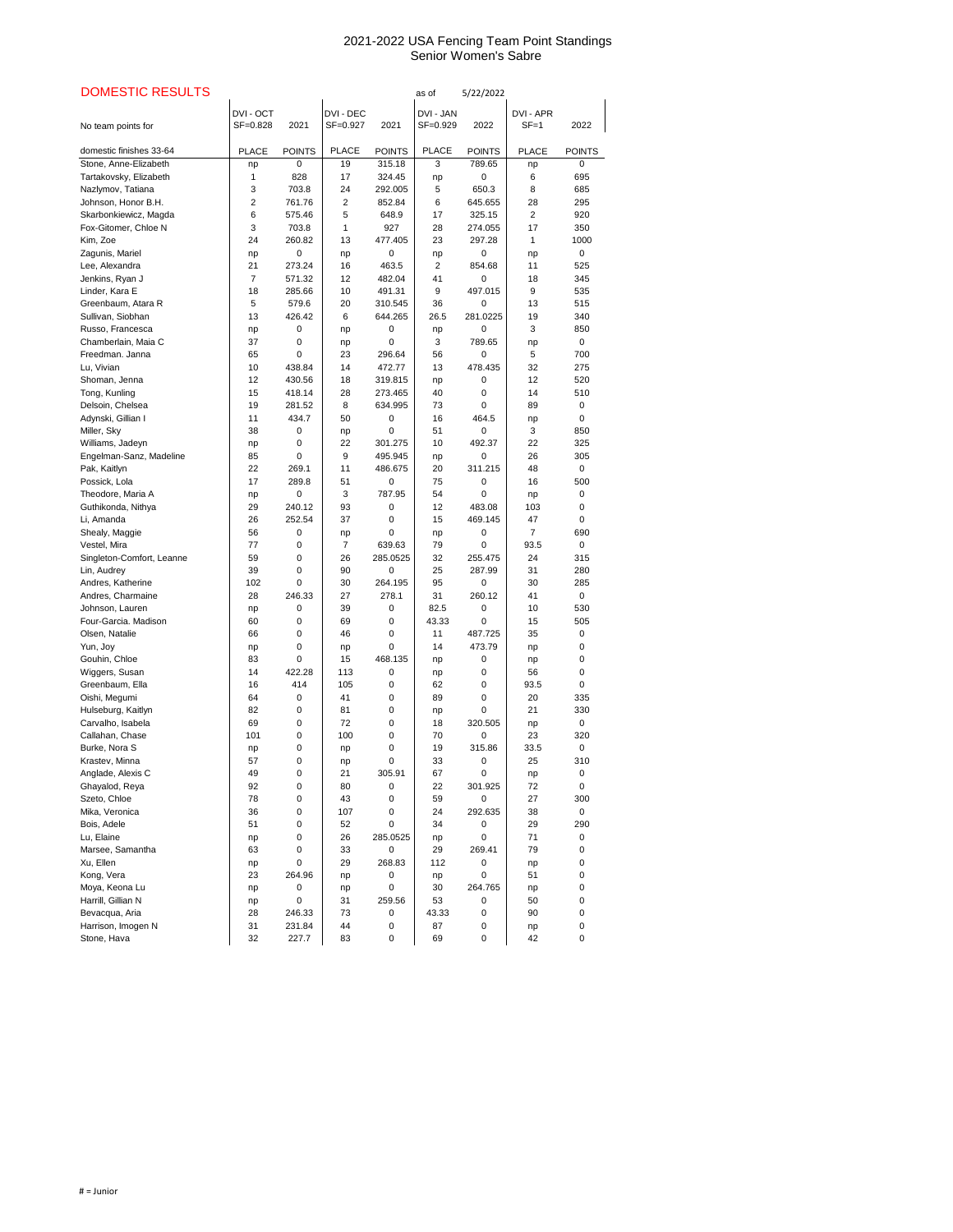| <b>INT'L RESULTS</b>              | Olympics          |               |                     |               |                                          |               |                                   |               | as of:                           | 5/22/2022     |                      |               |
|-----------------------------------|-------------------|---------------|---------------------|---------------|------------------------------------------|---------------|-----------------------------------|---------------|----------------------------------|---------------|----------------------|---------------|
|                                   | Tokyo<br>JAP SF=2 | 8/1/21        | Orleans<br>FRA SF=2 | 11/14/21      | <b>Tbilisi</b><br><b>GEO</b><br>$SF = 2$ | 1/16/22       | Plovdiv<br><b>BUL</b><br>SF=1.776 | 1/29/22       | Athens<br><b>GRE</b><br>$SF = 2$ | 3/5/22        | Istanbul<br>TUR SF=2 | 3/18/22       |
| 5/22/2022                         | <b>PLACE</b>      | <b>POINTS</b> | <b>PLACE</b>        | <b>POINTS</b> | <b>PLACE</b>                             | <b>POINTS</b> | <b>PLACE</b>                      | <b>POINTS</b> | <b>PLACE</b>                     | <b>POINTS</b> | <b>PLACE</b>         | <b>POINTS</b> |
| Stone, Anne-Elizabeth             | 19                | 0             | 18                  | 828           | 19                                       | 816           | 9                                 | 1140.192      | 21                               | 792           | 11                   | 1260          |
| Tartakovsky, Elizabeth            | np                | 0             | 57                  | 260           | 23.5                                     | 762           | 66                                | $\mathbf 0$   | 31                               | 652           | 27                   | 684           |
| Nazlymov, Tatiana                 | np                | 0             | 76                  | 0             | 120                                      | $\mathbf 0$   | 30                                | 586.08        | 30                               | 660           | 51.5                 | 265.5         |
| Johnson, Honor B.H.               | np                | 0             | 90                  | 0             | 15                                       | 1212          | 72                                | 0             | 77                               | 0             | 107                  | 0             |
| Skarbonkiewicz, Magda             | np                | 0             | 90                  | 0             | np                                       | 0             | 82                                | 0             | 62                               | 255           | 28                   | 676           |
| Fox-Gitomer, Chloe N              | np                | 0             | 118                 | 0             | 106                                      | 0             | 40                                | 0             | 38                               | 279           | 60                   | 257           |
| Kim, Zoe                          | np                | 0             | np                  | 0             | np                                       | 0             | np                                | 0             | np                               | 0             | np                   | 0             |
| Zagunis, Mariel                   | 5                 | 1680          | np                  | 0             | np                                       | 0             | np                                | $\mathbf 0$   | np                               | $\Omega$      | np                   | $\mathbf 0$   |
| Lee, Alexandra                    | np                | 0             | np                  | 0             | np                                       | 0             | np                                | 0             | 53.5                             | 263.5         | np                   | 0             |
| Jenkins, Ryan J                   | np                | 0             | 106                 | 0             | 69                                       | 0             | 128                               | 0             | np                               | 0             | 39                   | 278           |
| Linder, Kara E                    | np                | 0             | 108                 | 0             | np                                       | 0             | 36                                | 0             | 65                               | 0             | 56.5                 | 260.5         |
| Greenbaum, Atara R                | np                | 0             | 111                 | 0             | np                                       | 0             | 89                                | $\mathbf 0$   | 49                               | 268           | 119                  | 0             |
| Sullivan, Siobhan                 | np                | 0             | 103                 | 0             | np                                       | 0             | np                                | 0             | np                               | 0             | 47                   | 270           |
| Russo, Francesca                  | np                | 0             | np                  | 0             | np<br>67                                 | 0             | np                                | 0             | 51                               | 266           | np                   | $\mathbf 0$   |
| Chamberlain, Maia C               | np                | 0             | 68                  | 0             |                                          | 0             | 45                                | 0             | np                               | $\mathbf 0$   | 55                   | 262           |
| Freedman. Janna                   | np                | 0             | np                  | 0             | np                                       | 0             | np                                | 0             | np                               | 0             | np                   | 0             |
| Lu, Vivian                        | np                | 0             | np                  | 0             | np                                       | $\mathbf 0$   | np                                | 0             | np                               | 0             | np                   | 0             |
| Shoman, Jenna                     | np                | 0             | np                  | 0             | np                                       | 0             | np                                | $\mathbf 0$   | np                               | 0             | np                   | 0             |
| Tong, Kunling<br>Delsoin, Chelsea | np                | 0             | np                  | 0<br>0        | np                                       | 0<br>0        | np                                | 0             | np                               | 0             | np                   | 0<br>0        |
| Adynski, Gillian I                | np                | 0             | np                  | 0             | np                                       | 0             | np                                | 0<br>0        | np                               | 0<br>0        | np                   | 0             |
| Miller, Sky                       | np                | 0<br>0        | np<br>133           | 0             | np<br>77                                 | 0             | np                                | 0             | np                               | 0             | np                   | 0             |
| Williams, Jadeyn                  | np                | 0             |                     | 0             |                                          | 0             | np                                | 0             | np                               | 0             | np                   | 0             |
| Engelman-Sanz, Madeline           | np<br>np          | 0             | np<br>np            | 0             | np                                       | 0             | np                                | 0             | np<br>np                         | 0             | np<br>np             | 0             |
| Pak, Kaitlyn                      | np                | 0             | np                  | 0             | np<br>np                                 | 0             | np<br>np                          | 0             | np                               | 0             | 92                   | 0             |
| Possick, Lola                     |                   | 0             |                     | 0             |                                          | 0             |                                   | 0             |                                  | 0             |                      |               |
| Theodore, Maria A                 | np<br>np          | 0             | np<br>np            | 0             | np<br>np                                 | 0             | np<br>np                          | 0             | np<br>np                         | 0             | np<br>np             | O             |
| Guthikonda, Nithya                | np                | 0             | np                  | 0             | np                                       | 0             | np                                | 0             | np                               | 0             | np                   |               |
| Li, Amanda                        | np                | 0             | np                  | 0             | np                                       | 0             | np                                | 0             | np                               | 0             | np                   |               |
| Shealy, Maggie                    | np                | 0             | np                  | 0             | np                                       | 0             | np                                | 0             | np                               | 0             | np                   | O             |
| Vestel, Mira                      | np                | 0             | np                  | 0             | np                                       | 0             | np                                | 0             | np                               | 0             | np                   |               |
| Singleton-Comfort, Leanne         | np                | 0             | np                  | 0             | 115                                      | 0             | np                                | 0             | np                               | 0             | np                   |               |
| Lin, Audrey                       | np                | 0             | np                  | 0             | np                                       | 0             | np                                | 0             | np                               | 0             | np                   |               |
| Andres, Katherine                 | np                | 0             | np                  | 0             | np                                       | $\mathbf 0$   | np                                | 0             | np                               | 0             | np                   |               |
| Andres, Charmaine                 | np                | 0             | np                  | 0             | np                                       | 0             | np                                | 0             | np                               | 0             | np                   |               |
| Johnson, Lauren                   | np                | 0             | np                  | 0             | np                                       | 0             | np                                | 0             | np                               | 0             | np                   | U             |
| Four-Garcia. Madison              | np                | 0             | np                  | 0             | np                                       | $\mathbf 0$   | np                                | 0             | np                               | 0             | np                   |               |
| Olsen, Natalie                    | np                | 0             | np                  | 0             | np                                       | 0             | np                                | 0             | np                               | 0             | np                   | O             |
| Yun, Joy                          | np                | 0             | np                  | 0             | np                                       | 0             | np                                | 0             | np                               | 0             | np                   | ი             |
| Gouhin, Chloe                     | np                | 0             | np                  | 0             | np                                       | 0             | np                                | 0             | np                               | 0             | np                   |               |
| Wiggers, Susan                    | np                | 0             | np                  | 0             | np                                       | 0             | np                                | 0             | np                               | 0             | np                   |               |
| Greenbaum, Ella                   | np                | 0             | np                  | 0             | np                                       | 0             | np                                | 0             | np                               | 0             | np                   | U             |
| Oishi, Megumi                     | np                | 0             | np                  | 0             | np                                       | $\mathbf 0$   | np                                | 0             | np                               | 0             | np                   |               |
| Hulseburg, Kaitlyn                | np                | 0             | np                  | 0             | np                                       | 0             | np                                | 0             | np                               | 0             | np                   |               |
| Carvalho, Isabela                 | np                | 0             | np                  | 0             | np                                       | 0             | np                                | 0             | 71                               | 0             | np                   |               |
| Callahan, Chase                   | np                | 0             | np                  | 0             | np                                       | $\mathbf 0$   | np                                | 0             | np                               | 0             | np                   |               |
| Burke, Nora S                     | np                | 0             | np                  | 0             | np                                       | 0             | np                                | 0             | np                               | 0             | np                   |               |
| Krastev, Minna                    | np                | 0             | np                  | 0             | np                                       | 0             | np                                | 0             | np                               | 0             | np                   |               |
| Anglade, Alexis C                 | np                | 0             | np                  | 0             | np                                       | 0             | np                                | 0             | np                               | 0             | np                   |               |
| Ghayalod, Reya                    | np                | 0             | np                  | 0             | np                                       | 0             | np                                | 0             | np                               | 0             | np                   |               |
| Szeto, Chloe                      | np                | 0             | np                  | 0             | np                                       | 0             | np                                | 0             | np                               | 0             | np                   |               |
| Mika, Veronica                    | np                | 0             | np                  | 0             | np                                       | 0             | np                                | 0             | np                               | 0             | np                   |               |
| Bois, Adele                       | np                | 0             | np                  | 0             | np                                       | 0             | np                                | 0             | np                               | 0             | np                   |               |
| Lu, Elaine                        | np                | 0             | np                  | 0             | np                                       | 0             | np                                | 0             | np                               | 0             | np                   | 0             |
| Marsee, Samantha                  | np                | 0             | np                  | 0             | np                                       | 0             | np                                | 0             | np                               | 0             | np                   |               |
| Xu, Ellen                         | np                | 0             | np                  | 0             | np                                       | 0             | np                                | 0             | np                               | 0             | np                   | O             |
| Kong, Vera                        | np                | 0             | np                  | 0             | np                                       | 0             | np                                | 0             | np                               | 0             | np                   | 0             |
| Moya, Keona Lu                    | np                | U             | np                  | 0             | np                                       | 0             | np                                | 0             | np                               | 0             | np                   |               |
| Harrill, Gillian N                | np                | 0             | np                  | 0             | np                                       | 0             | np                                | 0             | np                               | 0             | np                   | 0             |
| Bevacqua, Aria                    | np                | 0             | np                  | 0             | np                                       | 0             | np                                | 0             | np                               | 0             | np                   | 0             |
| Harrison, Imogen N                | np                | 0             | np                  | 0             | np                                       | 0             | np                                | 0             | np                               | 0             | np                   | 0             |
| Stone, Hava                       | np                | 0             | np                  | $\pmb{0}$     | np                                       | 0             | np                                | 0             | np                               | 0             | np                   | $\pmb{0}$     |